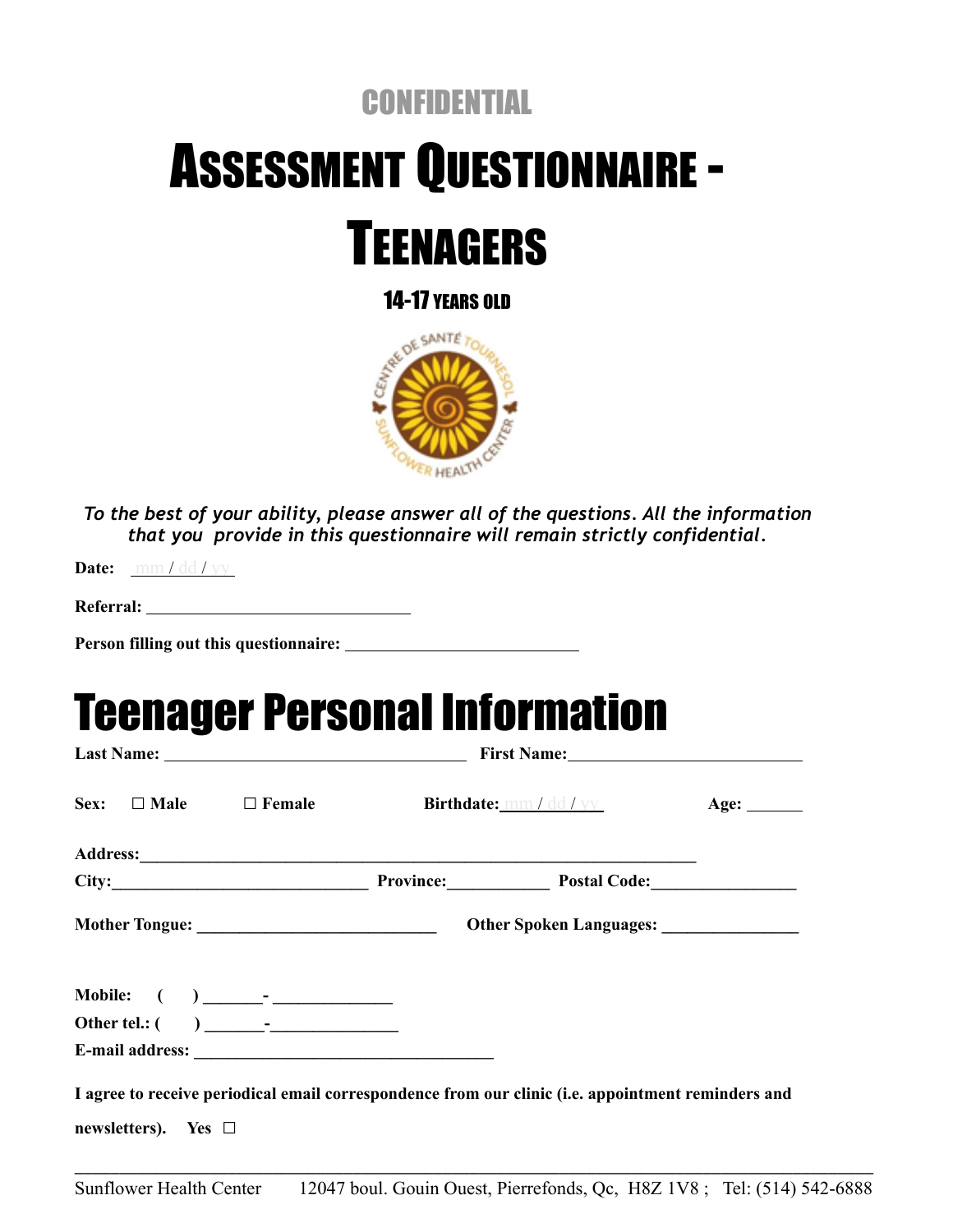## Parent Information

### Mother

| City: City: City: City: City: City: City: City: City: City: City: City: City: City: City: City: City: City: City: City: City: City: City: City: City: City: City: City: City: City: City: City: City: City: City: City: City: |  |  |  |  |  |  |
|-------------------------------------------------------------------------------------------------------------------------------------------------------------------------------------------------------------------------------|--|--|--|--|--|--|
|                                                                                                                                                                                                                               |  |  |  |  |  |  |
|                                                                                                                                                                                                                               |  |  |  |  |  |  |
| <b>Father</b>                                                                                                                                                                                                                 |  |  |  |  |  |  |
|                                                                                                                                                                                                                               |  |  |  |  |  |  |
|                                                                                                                                                                                                                               |  |  |  |  |  |  |
| City: City: City: City: City: City: City: City: City: City: City: City: City: City: City: City: City: City: City: City: City: City: City: City: City: City: City: City: City: City: City: City: City: City: City: City: City: |  |  |  |  |  |  |
|                                                                                                                                                                                                                               |  |  |  |  |  |  |
|                                                                                                                                                                                                                               |  |  |  |  |  |  |
| <b>Parent Relationship</b><br>Your parents are:                                                                                                                                                                               |  |  |  |  |  |  |

| $\square$ Married | $\Box$ Separated | Mother: with new partner $\Box$ Yes        | $\Box$ No |
|-------------------|------------------|--------------------------------------------|-----------|
|                   |                  | <b>Father:</b> with new partner $\Box$ Yes | $\Box$ No |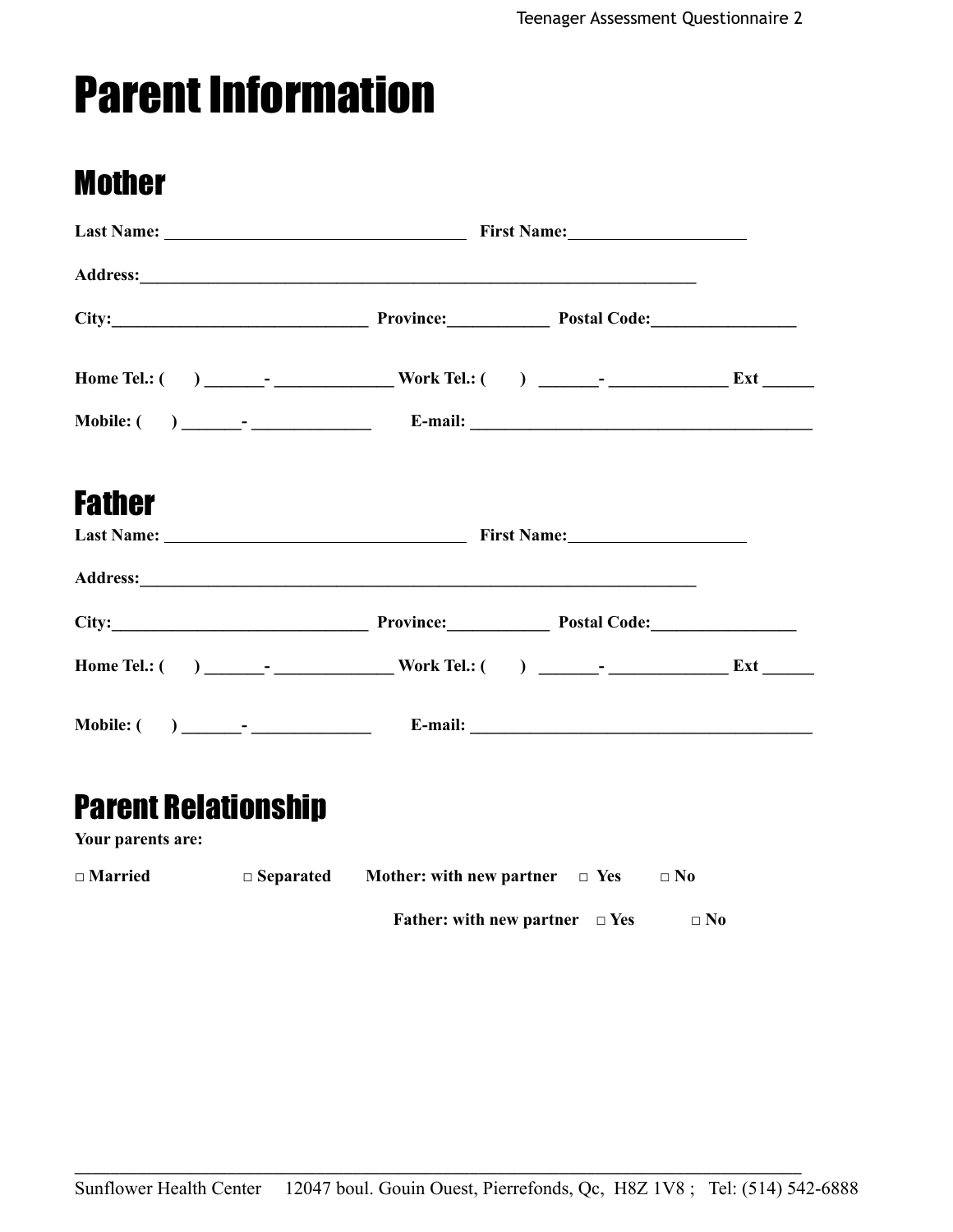## PRESENTING PROBLEMS

#### **In your opinion, what are the reasons you are consulting at this time?**

*Describe in as much detail as possible, including what exactly is the problem, who it involves, when it began, what else was going on in your life at that time, how frequently it occurs, what bothers you most about it etc…*

*What do you expect to get out of this therapy? What are your goals?*

### **Stresses**

**List the Top 3 stresses in your life right now.**

**1.** 

- **2.**
- **3.**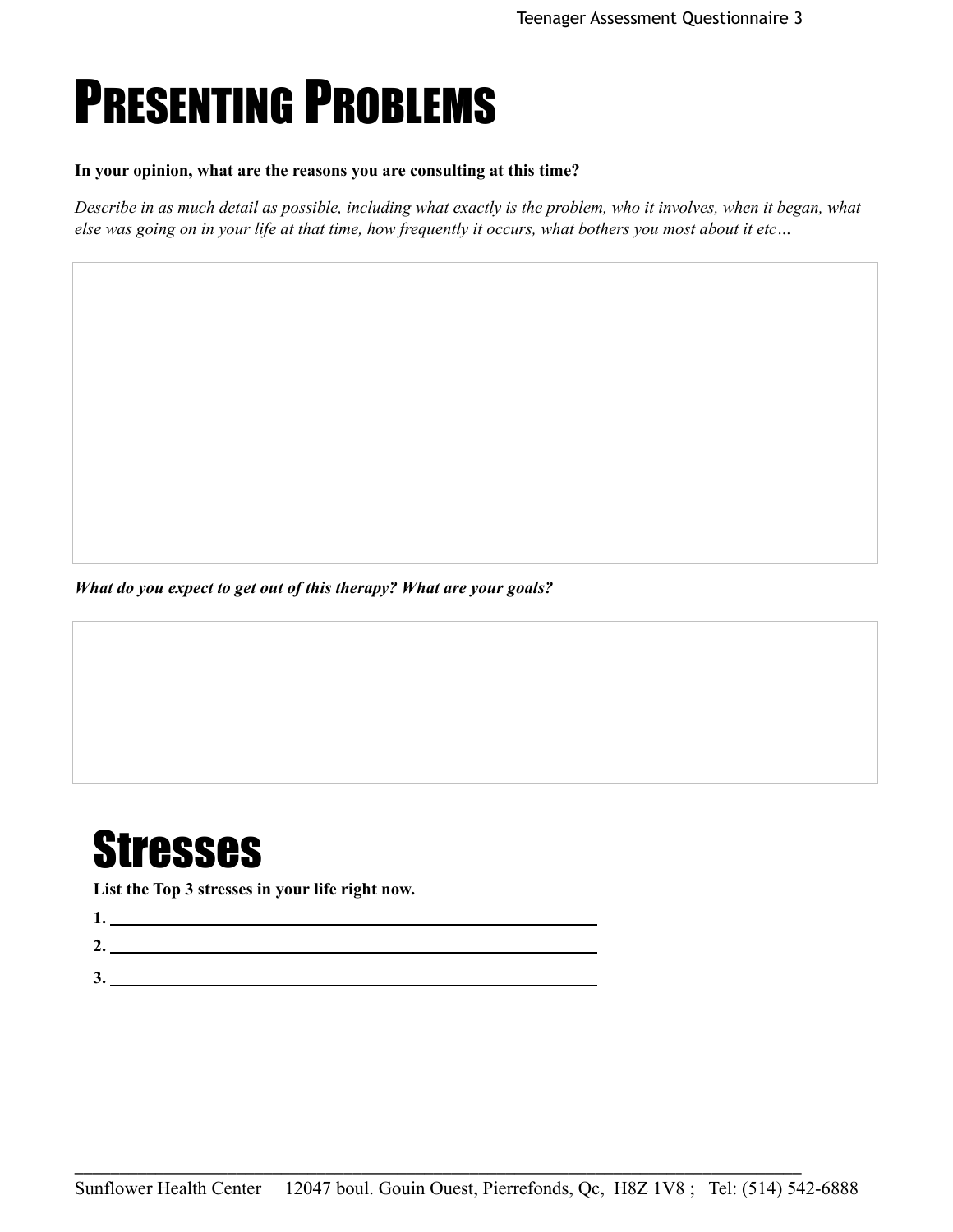## Education/Work

| Indicate your Level of Education. (select all that apply)                        |                                                                                                    |  |  |  |  |  |
|----------------------------------------------------------------------------------|----------------------------------------------------------------------------------------------------|--|--|--|--|--|
| $\Box$ Some high school.<br>Grade:                                               |                                                                                                    |  |  |  |  |  |
|                                                                                  |                                                                                                    |  |  |  |  |  |
|                                                                                  |                                                                                                    |  |  |  |  |  |
|                                                                                  |                                                                                                    |  |  |  |  |  |
| Academic Standing: General average: _____                                        |                                                                                                    |  |  |  |  |  |
|                                                                                  |                                                                                                    |  |  |  |  |  |
|                                                                                  |                                                                                                    |  |  |  |  |  |
|                                                                                  | Are you part of a specialized plan of education for some or all your courses? $\Box$ Yes $\Box$ No |  |  |  |  |  |
| How many hours of homework do you do per day? __________________________________ |                                                                                                    |  |  |  |  |  |
| How often do you skip school? $\Box$ Often                                       | $\Box$ Sometimes<br>$\Box$ Never                                                                   |  |  |  |  |  |
|                                                                                  |                                                                                                    |  |  |  |  |  |
| Do you get along with your professors?                                           | $\Box$ Yes $\Box$ No                                                                               |  |  |  |  |  |
| Do you get along with your peers?                                                | $\Box$ Yes<br>$\square$<br>No                                                                      |  |  |  |  |  |
|                                                                                  |                                                                                                    |  |  |  |  |  |
| Have you ever been bullied? $\square$ Yes                                        | If yes, when and how? Please describe below.<br>$\Box$ No                                          |  |  |  |  |  |
|                                                                                  |                                                                                                    |  |  |  |  |  |
|                                                                                  |                                                                                                    |  |  |  |  |  |
|                                                                                  |                                                                                                    |  |  |  |  |  |
|                                                                                  |                                                                                                    |  |  |  |  |  |
|                                                                                  |                                                                                                    |  |  |  |  |  |
|                                                                                  |                                                                                                    |  |  |  |  |  |
| Do you work? $\square$ Yes<br>$\Box$ No                                          |                                                                                                    |  |  |  |  |  |
|                                                                                  |                                                                                                    |  |  |  |  |  |
| Do you do some volunteering? $\Box$ Yes $\Box$ No                                |                                                                                                    |  |  |  |  |  |
|                                                                                  |                                                                                                    |  |  |  |  |  |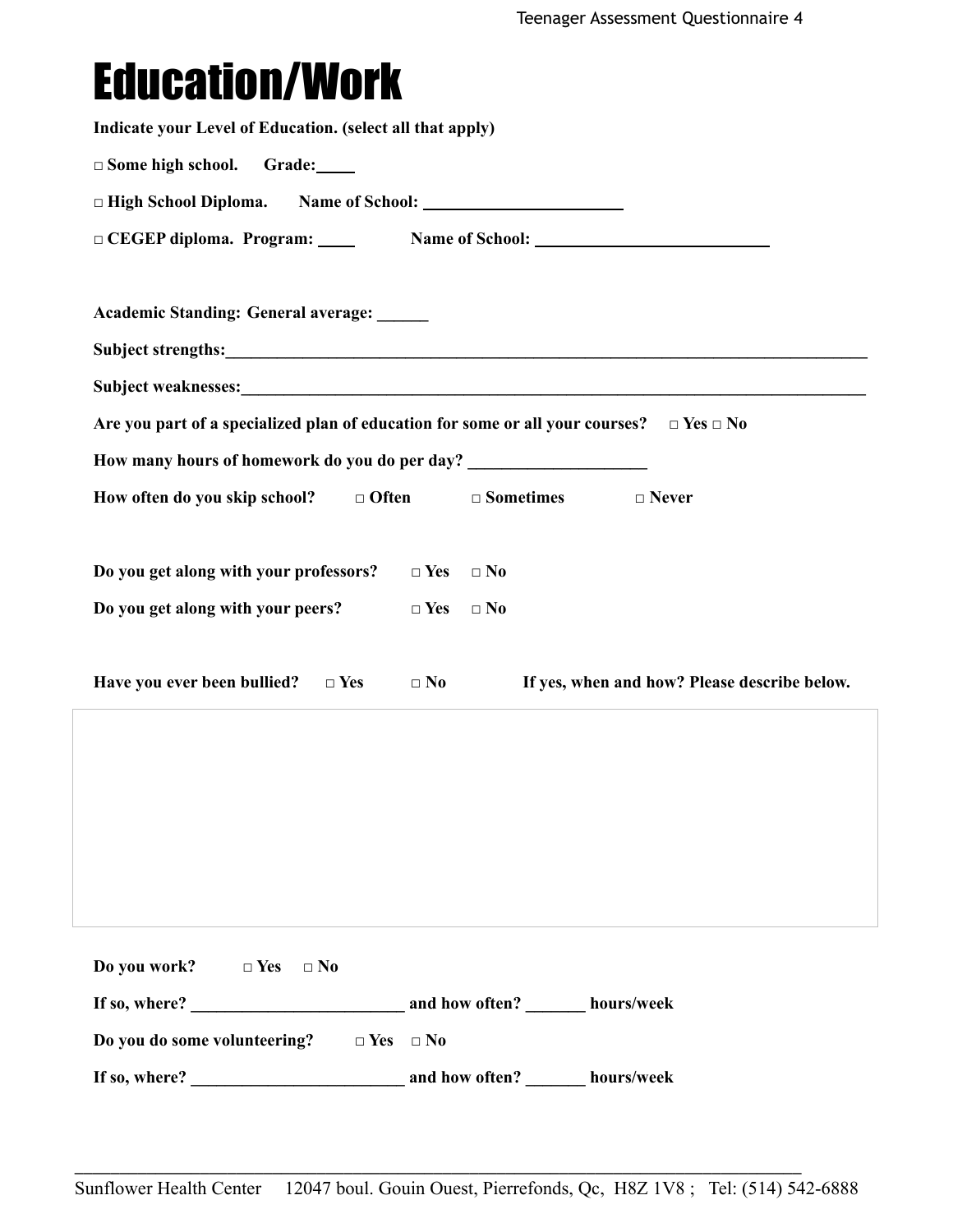### Medical History

**Please list and explain any present or previous medical conditions.**

| <b>Condition</b> | <b>Duration</b> | <b>Comments</b> |
|------------------|-----------------|-----------------|
|                  |                 |                 |
|                  |                 |                 |
|                  |                 |                 |
|                  |                 |                 |
|                  |                 |                 |
|                  |                 |                 |

|                                             | Yes | No | <b>Comments</b> |
|---------------------------------------------|-----|----|-----------------|
| Have you ever had any kind<br>of surgeries? |     | П  |                 |
| Do you have any allergies?                  |     |    |                 |

|                                                 | <b>Yes</b> | No | <b>Please Specify Type and Dosage</b> |
|-------------------------------------------------|------------|----|---------------------------------------|
| Are you presently<br>taking any<br>medications? |            |    |                                       |
| Are you presently<br>taking any<br>supplements? |            |    |                                       |

### **Psychological History and Mood State**

| Have you been to see a psychologist or psychiatrist before?<br>Yes $\Box$<br>No $\square$ |
|-------------------------------------------------------------------------------------------|
|                                                                                           |
| <b>Reason for Consulting at the time</b>                                                  |
| Does your family have a psychiatric history?<br>Yes $\Box$<br>No $\Box$                   |
| If yes, please specify:                                                                   |
| Have you ever been physically or sexually abused?<br>Yes $\Box$<br>No Ll                  |
| If yes, please specify:                                                                   |

Sunflower Health Center 12047 boul. Gouin Ouest, Pierrefonds, Qc, H8Z 1V8 ; Tel: (514) 542-6888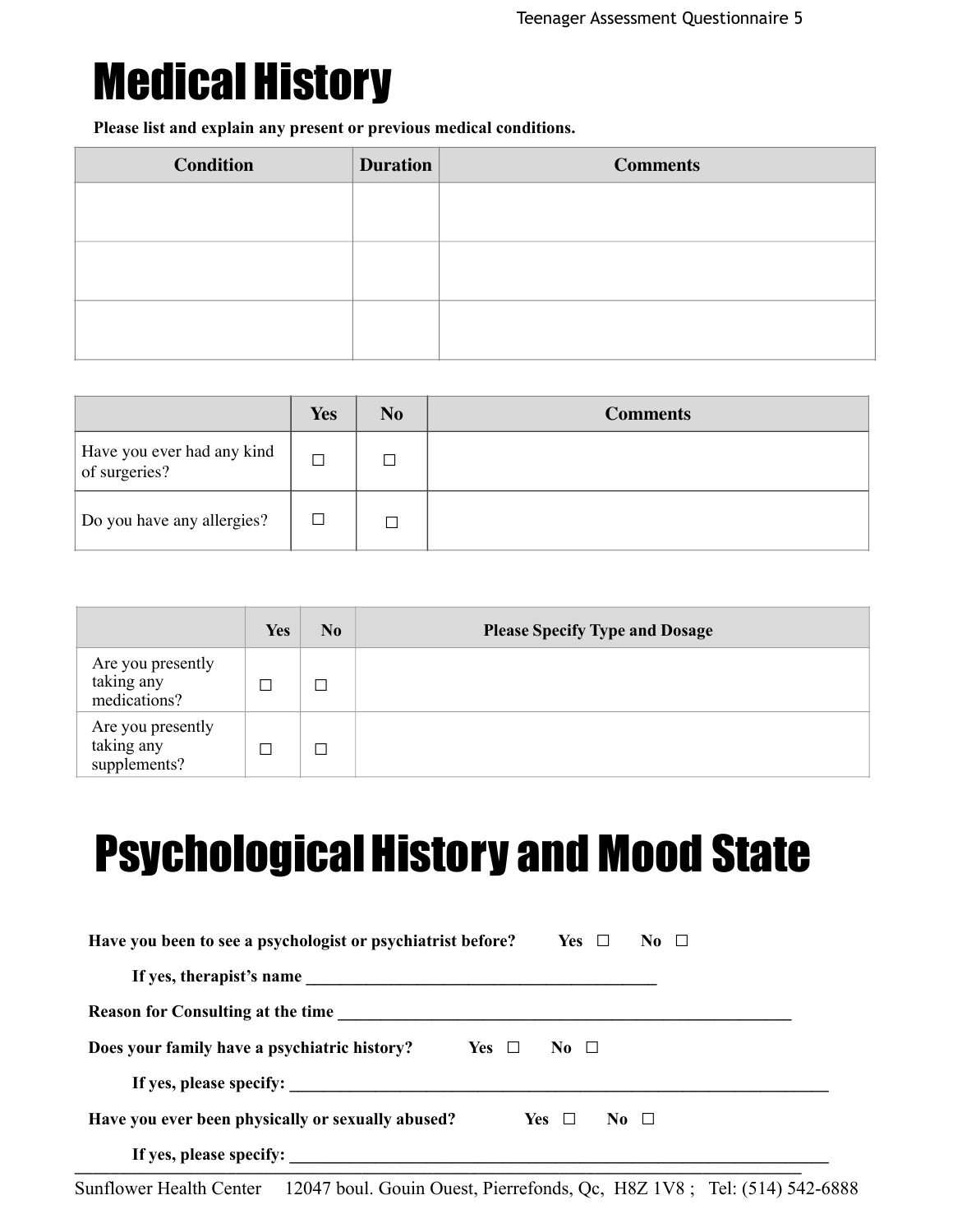# Psychological/Behavioral/Relational Symptoms

| Symptom                          | Yes    | No     | <b>Comments</b> |
|----------------------------------|--------|--------|-----------------|
| Social avoidance                 | $\Box$ | $\Box$ |                 |
| Anger/Tantrums                   | $\Box$ | $\Box$ |                 |
| Hyperactivity                    | $\Box$ | $\Box$ |                 |
| Problems with authority          | $\Box$ | $\Box$ |                 |
| Trouble with concentration       | $\Box$ | $\Box$ |                 |
| Sleep Disturbances               | $\Box$ | $\Box$ |                 |
| Agressive with others            | $\Box$ | $\Box$ |                 |
| Aggressive with yourself         | $\Box$ | $\Box$ |                 |
| Mood swings                      | $\Box$ | $\Box$ |                 |
| Irritability                     | $\Box$ | $\Box$ |                 |
| Sadness                          | $\Box$ | $\Box$ |                 |
| Loss of interest                 | $\Box$ | $\Box$ |                 |
| Fears (specify)                  | $\Box$ | $\Box$ |                 |
| Worry                            | $\Box$ | $\Box$ |                 |
| Obsessive or repetitive thoughts | $\Box$ | $\Box$ |                 |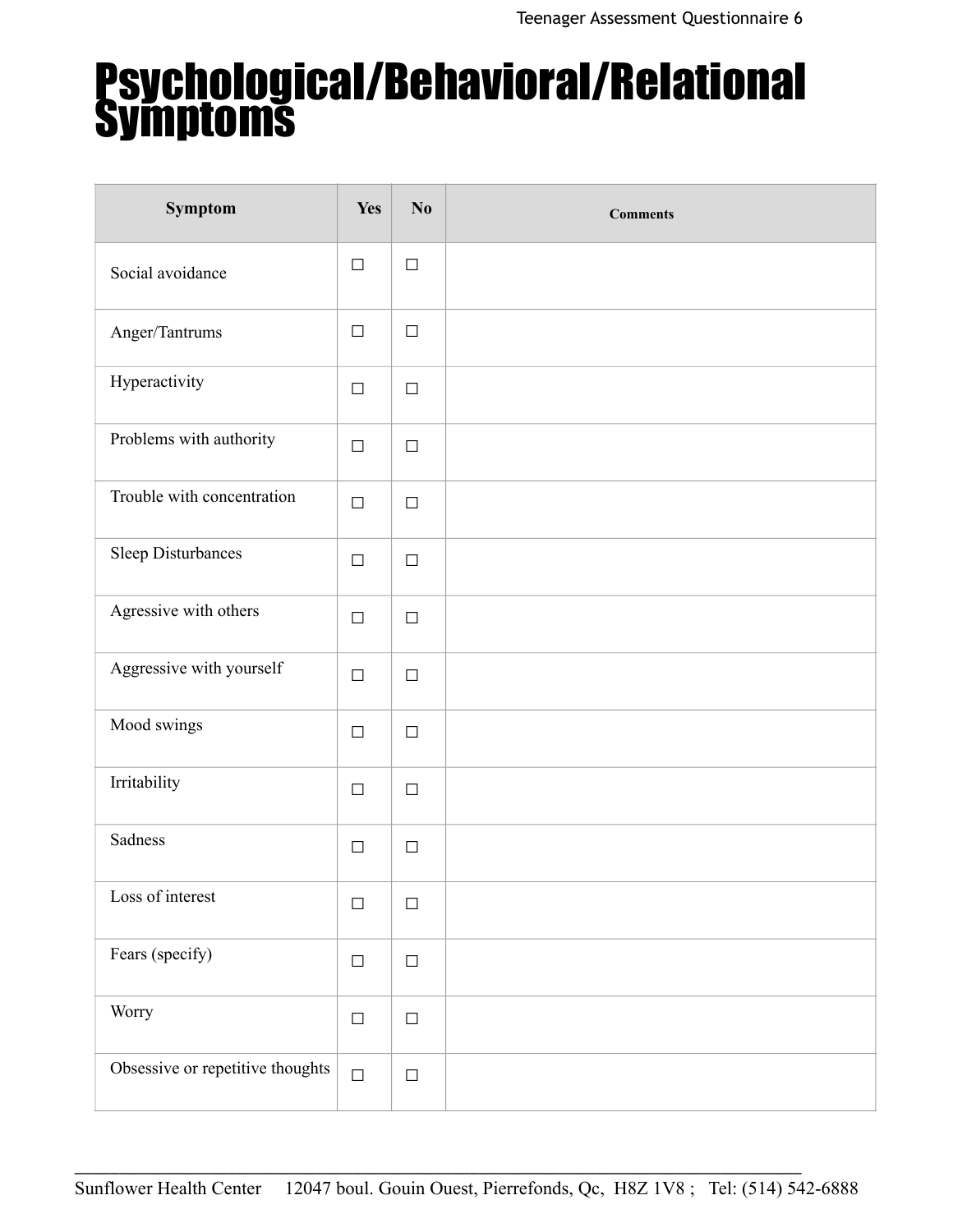| Insecurity | $\Box$ | $\Box$ |  |
|------------|--------|--------|--|
| Agitation  | $\Box$ | $\Box$ |  |
| Anxiety    | П      | $\Box$ |  |
| Others     | П      | $\Box$ |  |

### Other Manifestations

Do you have any other troubles?

| <b>Symptoms</b>          | <b>Yes</b> | <b>No</b> | <b>Comments</b> |
|--------------------------|------------|-----------|-----------------|
| <b>Memory Problems</b>   | $\Box$     | $\Box$    |                 |
| Headaches/Migraines      | $\Box$     | $\Box$    |                 |
| Fatigue                  | $\Box$     | □         |                 |
| <b>Sleeping Troubles</b> | $\Box$     | $\Box$    |                 |
| <b>Eating Disorders</b>  | $\Box$     | $\Box$    |                 |
| Other                    | $\Box$     | $\Box$    |                 |

### Present Emotional Health

**Using the scale below, where do you see yourself right now?** (Please circle your response)

| $\mathbf{0}$                                       | 2 | 3              | $\overline{4}$ | 5                                              | 6 | 7 | 8 | 9 | 10                                     |  |
|----------------------------------------------------|---|----------------|----------------|------------------------------------------------|---|---|---|---|----------------------------------------|--|
| No Anxiety<br>Relax and mellow<br>most of the time |   |                |                | Moderate<br>Anxiety<br><b>Fully Functional</b> |   |   |   |   | Very Panicky.<br><b>Highly Anxious</b> |  |
| $\boldsymbol{0}$                                   | 2 | 3 <sup>1</sup> | 4              | 5                                              | 6 | 7 | 8 | 9 | 10                                     |  |
| Very Depressed<br>Apathetic                        |   |                |                | Sad                                            |   |   |   |   | Happy<br>Joyful                        |  |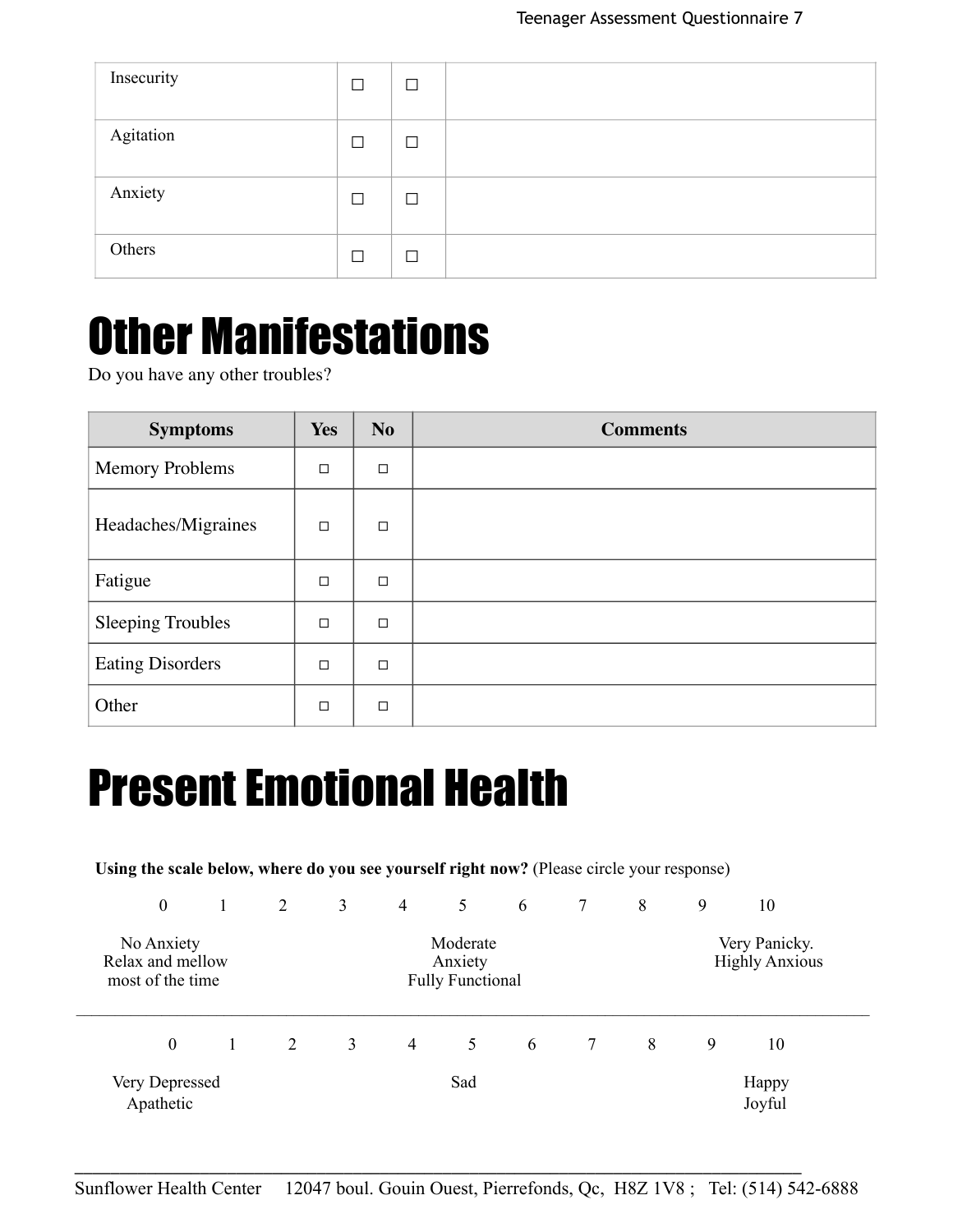**Do you presently or have you ever considered committing suicide? □** Yes **□** No

*If Yes, please specify* 

### Medical Symptoms

**Please indicate whether you currently have any of the following problems. If yes, describe how often.**

| <b>Musculoskeletal</b>     |                |                                                                                                                                                                                                                                |
|----------------------------|----------------|--------------------------------------------------------------------------------------------------------------------------------------------------------------------------------------------------------------------------------|
| <b>Muscle Pain</b>         |                | $No$ Yes $\_\_$                                                                                                                                                                                                                |
|                            |                |                                                                                                                                                                                                                                |
| <b>Clumsy Walk</b>         |                |                                                                                                                                                                                                                                |
| <b>Poor Posture</b>        |                | $\mathbf{No}$ Yes $\Box$                                                                                                                                                                                                       |
| <b>Other Muscle Issues</b> | N <sub>0</sub> | $Yes_$                                                                                                                                                                                                                         |
| Poor balance               | N <sub>0</sub> | Yes experience and the contract of the contract of the contract of the contract of the contract of the contract of the contract of the contract of the contract of the contract of the contract of the contract of the contrac |
|                            |                |                                                                                                                                                                                                                                |
|                            |                |                                                                                                                                                                                                                                |
| Cardiovascular             |                |                                                                                                                                                                                                                                |
|                            |                |                                                                                                                                                                                                                                |
|                            |                |                                                                                                                                                                                                                                |
|                            |                |                                                                                                                                                                                                                                |
| <b>Heart Murmur</b>        |                |                                                                                                                                                                                                                                |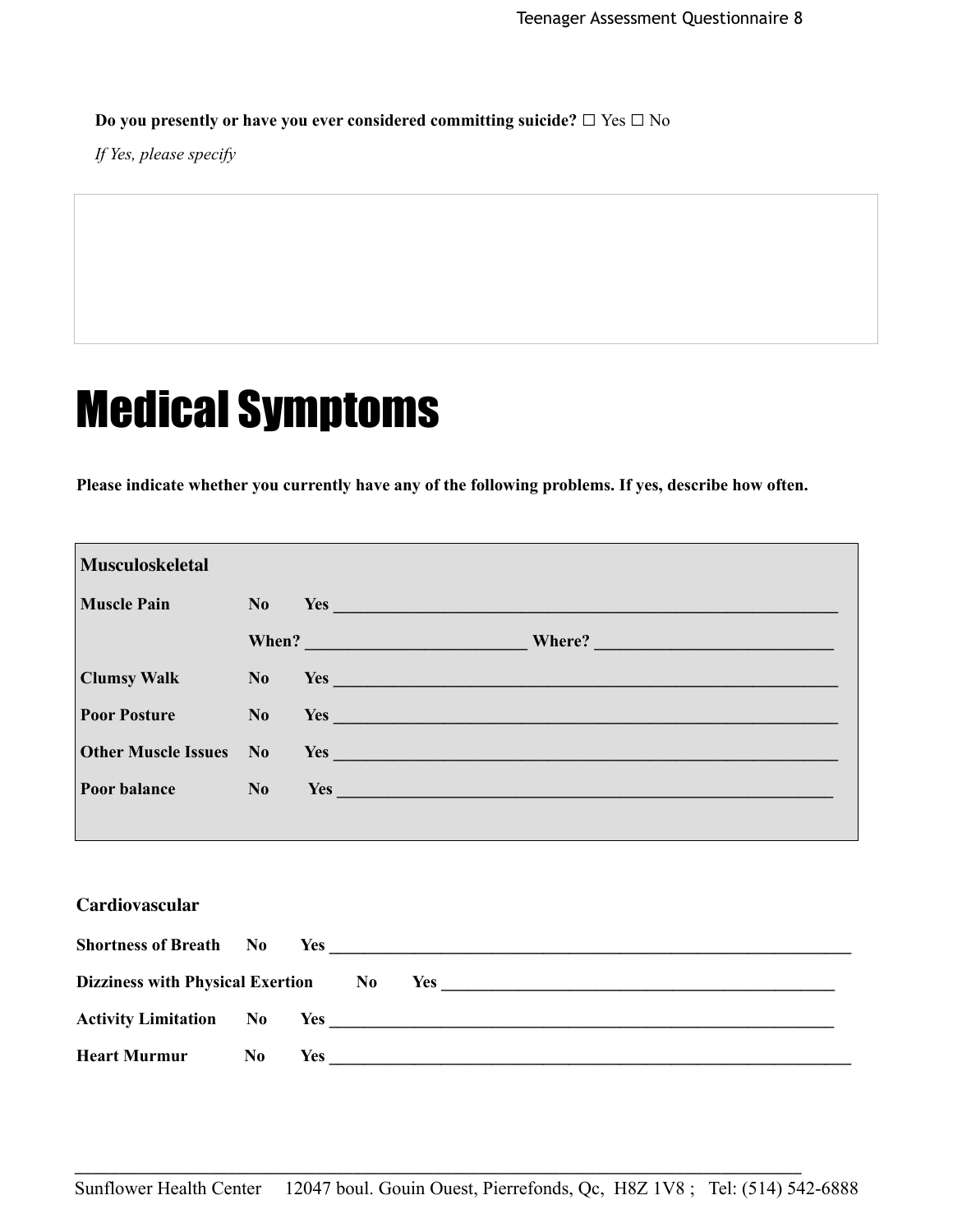| <b>Respiratory</b>     |                |                                                                                                                                                                                                                                      |
|------------------------|----------------|--------------------------------------------------------------------------------------------------------------------------------------------------------------------------------------------------------------------------------------|
| <b>Frequent Colds</b>  | N <sub>o</sub> | Yes and the contract of the contract of the contract of the contract of the contract of the contract of the contract of the contract of the contract of the contract of the contract of the contract of the contract of the co       |
| <b>Chronic Cough</b>   | No             | Yes experience and the second contract of the second second contract of the second second contract of the second second second second second second second second second second second second second second second second seco       |
| <b>Asthma</b>          | No             | Yes <b>Executive Service Service Service Service Service Service Service Service Service Service Service Service</b>                                                                                                                 |
| <b>Hay Fever</b>       | No             | Yes <b>Shipman and Shipman and Shipman and Shipman and Shipman and Shipman and Shipman and Shipman and Shipman and Shipman and Shipman and Shipman and Shipman and Shipman and Shipman and Shipman and Shipman and Shipman and S</b> |
| <b>Sinus Condition</b> | No             | Yes and the contract of the contract of the contract of the contract of the contract of the contract of the contract of the contract of the contract of the contract of the contract of the contract of the contract of the co       |
|                        |                |                                                                                                                                                                                                                                      |

#### **Genitourinary**

| <b>Urination in Pants/Bed No</b> | Yes                                |
|----------------------------------|------------------------------------|
|                                  | <b>Pain while Urination No</b> Yes |
| <b>Excessive Urination</b> No    | Yes                                |
| <b>Strong odor to Urine</b> No   | Yes                                |

| <b>Gastrointestinal</b>   |                |                                                                                                                                                                                                                                |
|---------------------------|----------------|--------------------------------------------------------------------------------------------------------------------------------------------------------------------------------------------------------------------------------|
| <b>Excessive Vomiting</b> | N <sub>0</sub> | Yes experience and the second contract of the second contract of the second contract of the second contract of the second contract of the second contract of the second contract of the second contract of the second contract |
| <b>Frequent Diarrhea</b>  | N <sub>0</sub> | Yes and the contract of the contract of the contract of the contract of the contract of the contract of the contract of the contract of the contract of the contract of the contract of the contract of the contract of the co |
| Constipation              | N <sub>0</sub> | Yes and the contract of the contract of the contract of the contract of the contract of the contract of the contract of the contract of the contract of the contract of the contract of the contract of the contract of the co |
| <b>Stomach Pain</b>       | No.            | Yes and the contract of the contract of the contract of the contract of the contract of the contract of the contract of the contract of the contract of the contract of the contract of the contract of the contract of the co |
| <b>Nausea</b>             | No             | <b>Yes Executive Section 2008</b>                                                                                                                                                                                              |
|                           |                |                                                                                                                                                                                                                                |

#### **Skin**

Г

| <b>Frequent Rashes</b>   | No             |     |
|--------------------------|----------------|-----|
| <b>Bruises Easily</b>    | $\bf No$       |     |
| <b>Sores</b>             | N <sub>0</sub> |     |
| <b>Severe Acne</b>       | No             | Yes |
|                          |                |     |
| <b>Blushes/turns red</b> | No.            | Yes |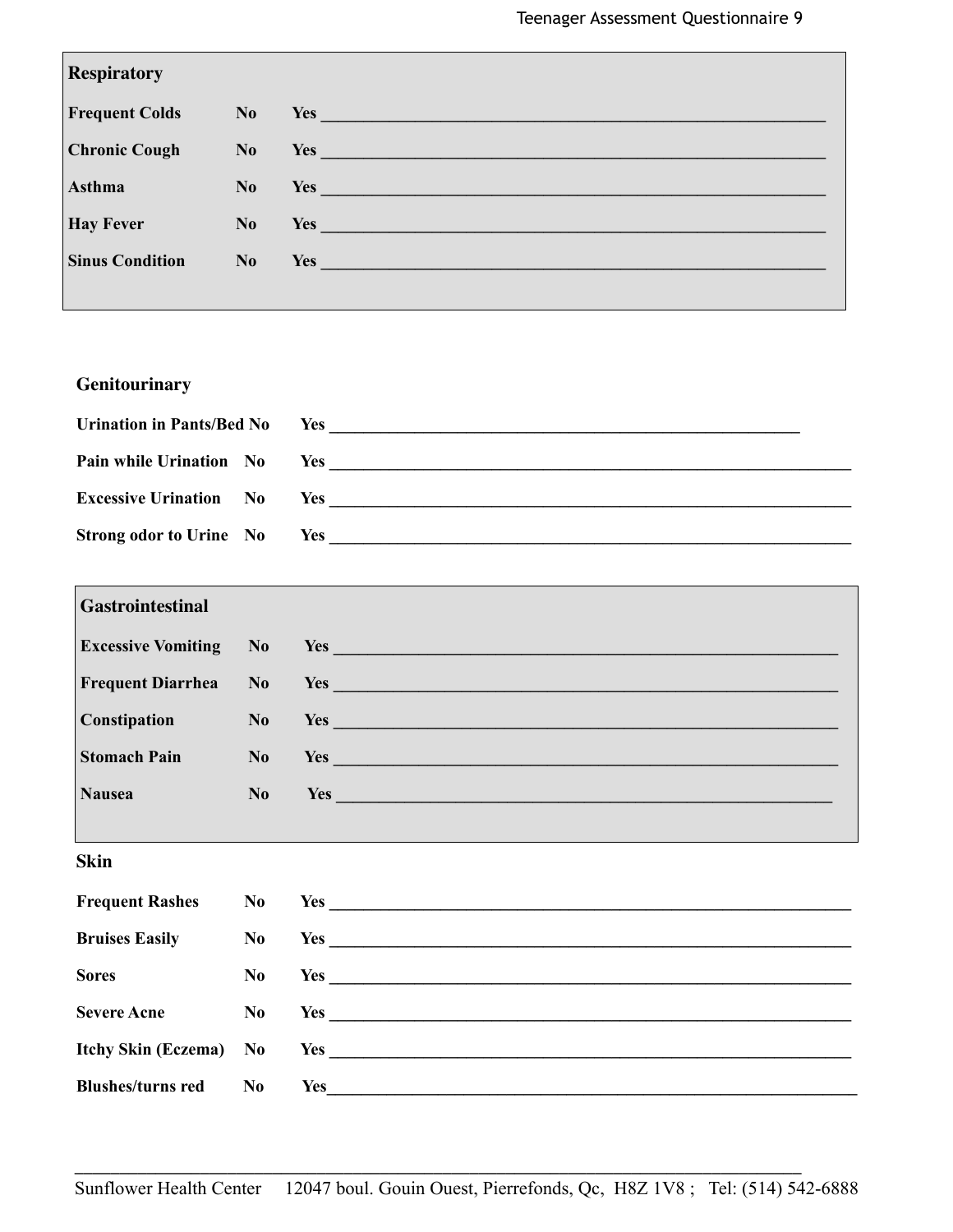| <b>Vision</b>                          |                |  |     |                                                                                                                                                                                                                                |  |
|----------------------------------------|----------------|--|-----|--------------------------------------------------------------------------------------------------------------------------------------------------------------------------------------------------------------------------------|--|
| <b>Vision Problems</b>                 | N <sub>0</sub> |  | Yes |                                                                                                                                                                                                                                |  |
| <b>Wears Glasses</b>                   |                |  |     |                                                                                                                                                                                                                                |  |
| <b>Or Contacts</b>                     | N <sub>0</sub> |  |     | Yes and the contract of the contract of the contract of the contract of the contract of the contract of the contract of the contract of the contract of the contract of the contract of the contract of the contract of the co |  |
| <b>Date of Most Recent Vision Exam</b> |                |  |     | a sa kabilang pangalang sa pangalang sa pangalang na pangalang sa pangalang sa pangalang sa pangalang sa pang                                                                                                                  |  |
|                                        |                |  |     |                                                                                                                                                                                                                                |  |

#### **Allergies**

|                         |                |     | Allergy to Medicine No Yes If yes, describe.                                                                                                                                                                                   |
|-------------------------|----------------|-----|--------------------------------------------------------------------------------------------------------------------------------------------------------------------------------------------------------------------------------|
|                         |                |     |                                                                                                                                                                                                                                |
| <b>Allergy to Food</b>  | No             | Yes |                                                                                                                                                                                                                                |
|                         |                |     |                                                                                                                                                                                                                                |
| <b>Other Allergies</b>  | $\bf{No}$      |     | Yes If yes, describe.                                                                                                                                                                                                          |
|                         |                |     |                                                                                                                                                                                                                                |
| <b>Hearing</b>          |                |     |                                                                                                                                                                                                                                |
| <b>Ear infections</b>   | $\bf No$       |     |                                                                                                                                                                                                                                |
| <b>Hearing Problems</b> | N <sub>0</sub> |     | Yes                                                                                                                                                                                                                            |
| <b>Ear Tubes</b>        | N <sub>0</sub> |     | Yes and the same state of the same state of the same state of the same state of the same state of the same state of the same state of the same state of the same state of the same state of the same state of the same state o |
|                         |                |     |                                                                                                                                                                                                                                |
|                         |                |     |                                                                                                                                                                                                                                |

| <b>Speech</b>                 |                |                                                                                                                                                                                                                                |
|-------------------------------|----------------|--------------------------------------------------------------------------------------------------------------------------------------------------------------------------------------------------------------------------------|
| <b>Stuttering</b>             | N <sub>o</sub> | Yes and the contract of the contract of the contract of the contract of the contract of the contract of the contract of the contract of the contract of the contract of the contract of the contract of the contract of the co |
| <b>Unclear Speech</b>         | No             | Yes and the contract of the contract of the contract of the contract of the contract of the contract of the contract of the contract of the contract of the contract of the contract of the contract of the contract of the co |
| <b>Other Speech Issues</b> No |                | Yes and the contract of the contract of the contract of the contract of the contract of the contract of the contract of the contract of the contract of the contract of the contract of the contract of the contract of the co |
|                               |                | Date of Most Recent Speech Exam                                                                                                                                                                                                |
|                               |                |                                                                                                                                                                                                                                |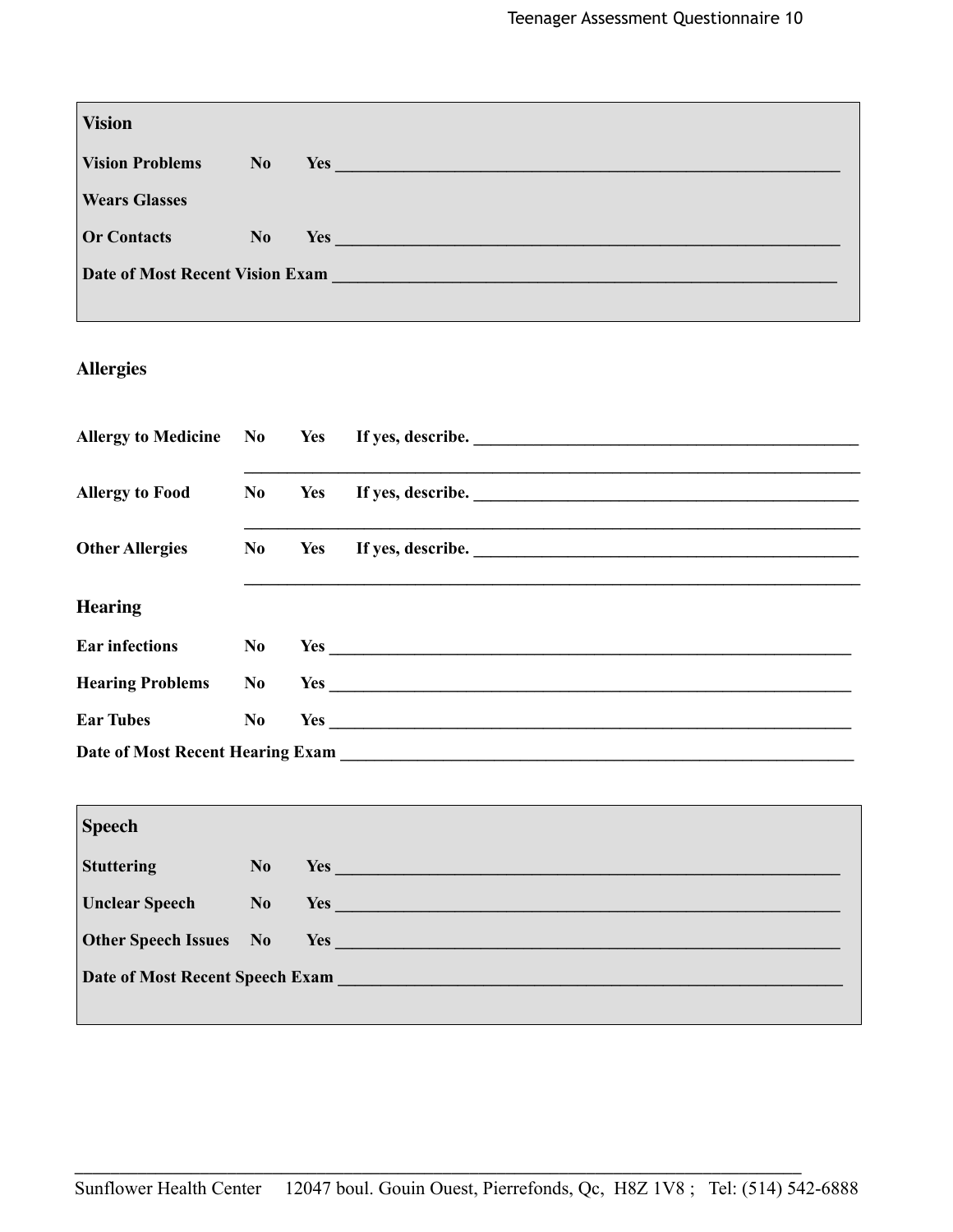| <b>Women Only Section</b>                              | Yes              | N <sub>o</sub>   | <b>Comments</b> |
|--------------------------------------------------------|------------------|------------------|-----------------|
| At what age did you start<br>menstruating?             |                  |                  |                 |
| If you are menstruating, is your<br>cycle:<br>Regular? | $\Box$           | $\Box$           |                 |
| Irregular?<br>Absent?                                  | $\Box$<br>$\Box$ | $\Box$<br>$\Box$ |                 |
|                                                        |                  |                  |                 |
| Before or during your period, do<br>you experience     |                  |                  |                 |
| Cramps?<br>Pain?                                       | $\Box$           | $\Box$           |                 |
| Migraines?                                             | □                | $\Box$           |                 |
| Irritability?<br>Weaknesses?                           | $\Box$<br>$\Box$ | $\Box$<br>$\Box$ |                 |
| Depressed mood?                                        | $\Box$           | $\Box$           |                 |
| Have you ever gotten an abortion?                      | $\Box$           | $\Box$           |                 |
| How many pregnancies?                                  |                  |                  |                 |
|                                                        |                  |                  |                 |
| How many births?                                       |                  |                  |                 |
|                                                        |                  |                  |                 |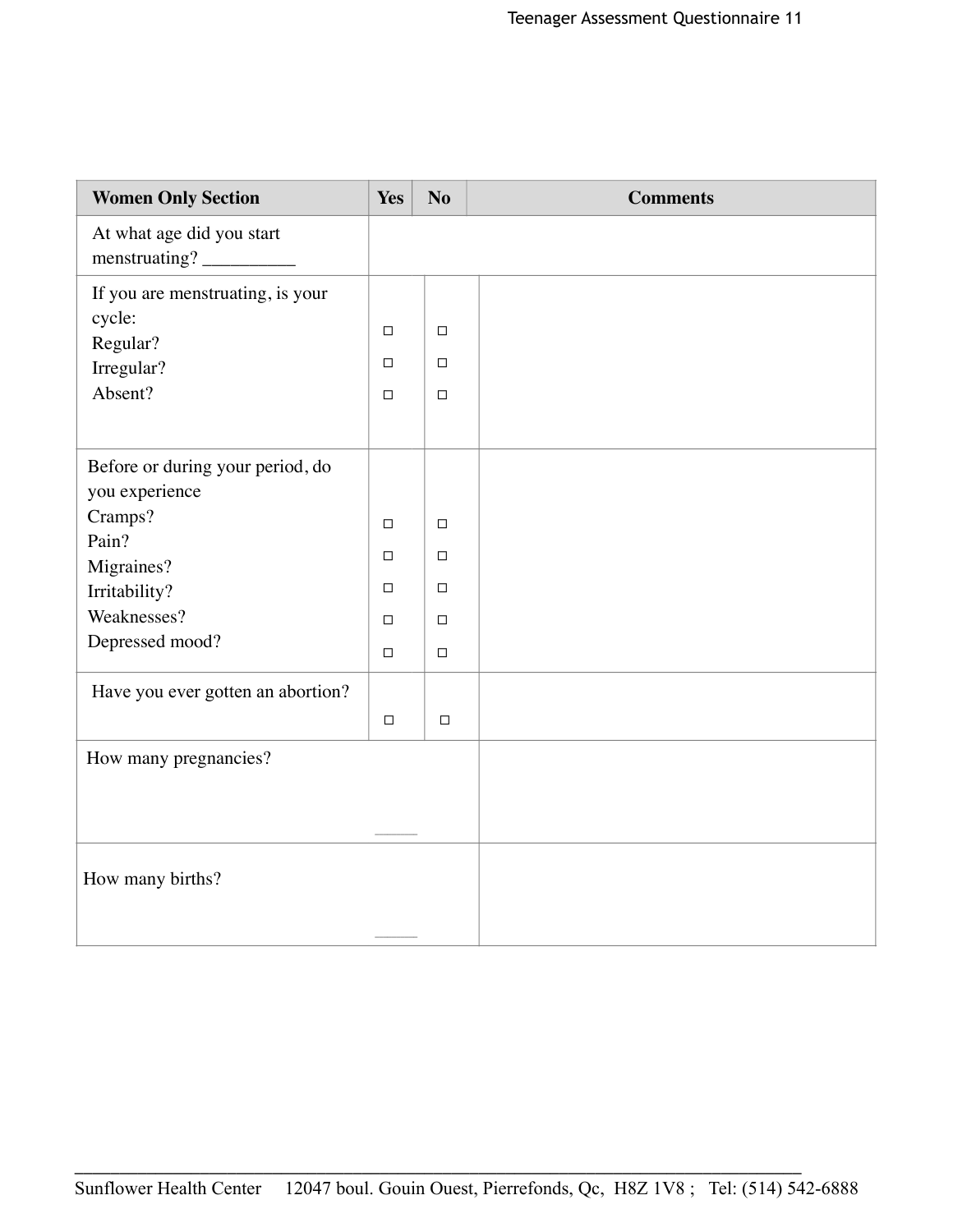

**Describe a typical daily menu that you would eat.**

| Food                                                             | <b>Yes</b> | No.    | <b>Approximately How Many Portions Per Day?</b> |
|------------------------------------------------------------------|------------|--------|-------------------------------------------------|
| Dairy (i.e. Milk, Yogurt,<br>Cheese, etc)                        | $\Box$     | $\Box$ |                                                 |
| Grains (i.e. Bread, Cereal,<br>etc)                              | $\Box$     | □      |                                                 |
| <b>Vegetables</b>                                                | $\Box$     | П      |                                                 |
| <b>Fruits</b>                                                    | $\Box$     | П      |                                                 |
| Meat (i.e. Beef, Chicken,<br>Turkey, etc)                        | $\Box$     | $\Box$ |                                                 |
| <b>Meat Alternatives (i.e. Soy</b><br>based products, tofu, etc) | $\Box$     | П      |                                                 |
| Fish<br>(i.e. Salmon, Tuna, etc)                                 | $\Box$     | $\Box$ |                                                 |
| <b>Caffeine</b><br>(i.e. Coffee, Tea, Supplements)               | $\Box$     | $\Box$ |                                                 |
| Other                                                            | $\Box$     | $\Box$ |                                                 |

### Exercise

**Do you exercise regularly?** □ Yes □ No **How often do you exercise per week?** \_\_\_\_

| <b>Type of Exercise</b> | Frequency | <b>Comments</b> |
|-------------------------|-----------|-----------------|
|                         |           |                 |
|                         |           |                 |
|                         |           |                 |
|                         |           |                 |

**Which exercise do you enjoy the most?**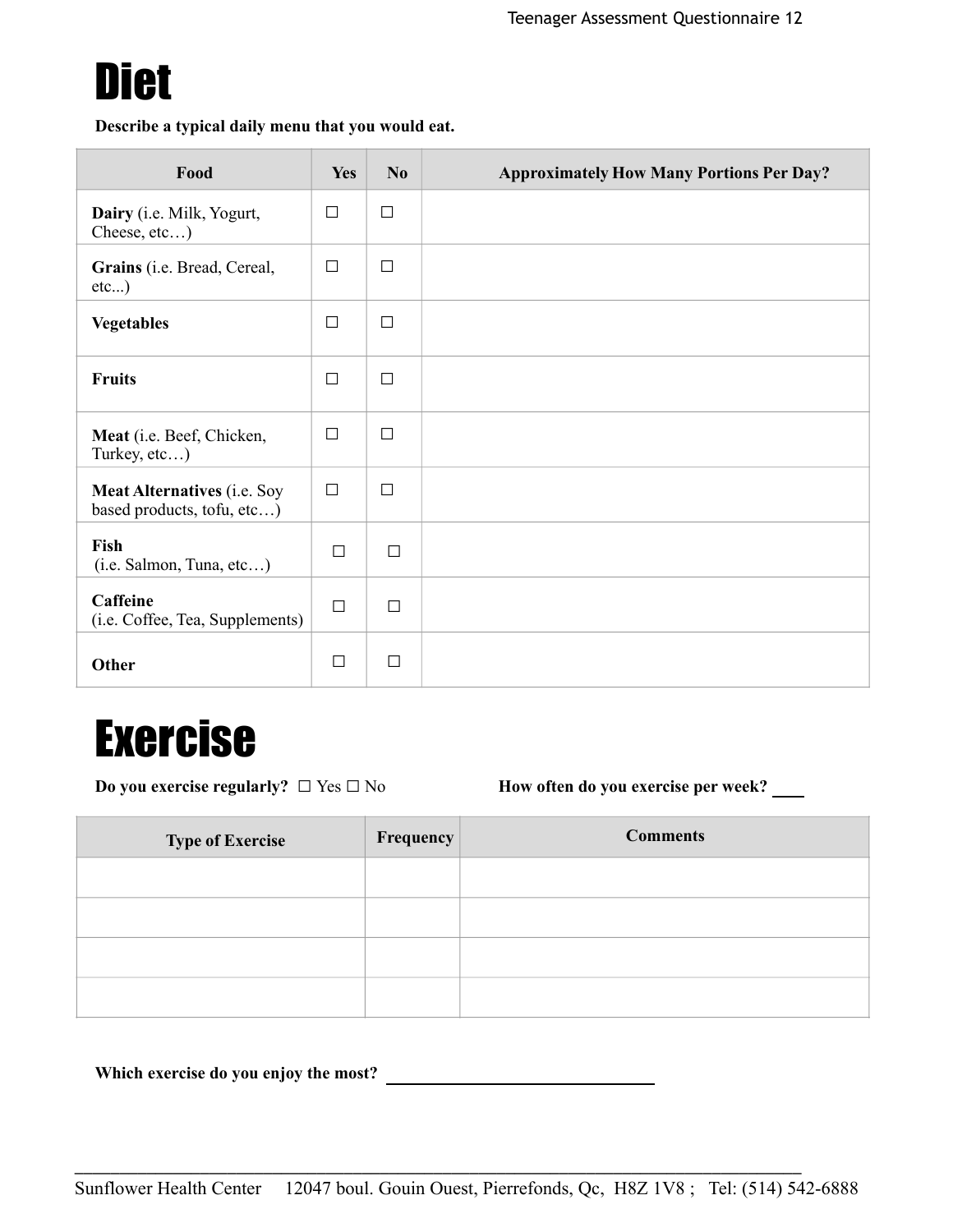## Sleep

| How many hours do you sleep per night?                |                        | What time do you usually go to bed?                    |                      |  |  |
|-------------------------------------------------------|------------------------|--------------------------------------------------------|----------------------|--|--|
| Do you have difficulty sleeping? $\Box$ Yes $\Box$ No |                        | Do you have difficulty waking up? $\Box$ Yes $\Box$ No |                      |  |  |
| If so, what is the difficulty:                        | $\Box$ Falling as leep |                                                        | $\Box$ Nightmares    |  |  |
|                                                       | $\Box$ No sleep at all | $\Box$ Waking up throughout the night                  | $\Box$ Early Wake Up |  |  |

**Do you feel rested upon waking? □** Yes **□** No

### Life Events

**Think of a few life events that had a significant effect on you (from childhood to now).**

| Event | Age | Effect on you |
|-------|-----|---------------|
|       |     |               |
|       |     |               |
|       |     |               |
|       |     |               |
|       |     |               |
|       |     |               |
|       |     |               |
|       |     |               |
|       |     |               |
|       |     |               |

### Family History

| Are you closer to one parent than the other?                             | $\Box$ No $\Box$ Yes If yes, which? |  |
|--------------------------------------------------------------------------|-------------------------------------|--|
| Have you ever experienced any parental separations, divorces, or deaths? | $\Box$ No $\Box$ Yes                |  |
| If yes, when?                                                            | How old were you at this time?      |  |
| Please describe the circumstances.                                       |                                     |  |

Sunflower Health Center 12047 boul. Gouin Ouest, Pierrefonds, Qc, H8Z 1V8 ; Tel: (514) 542-6888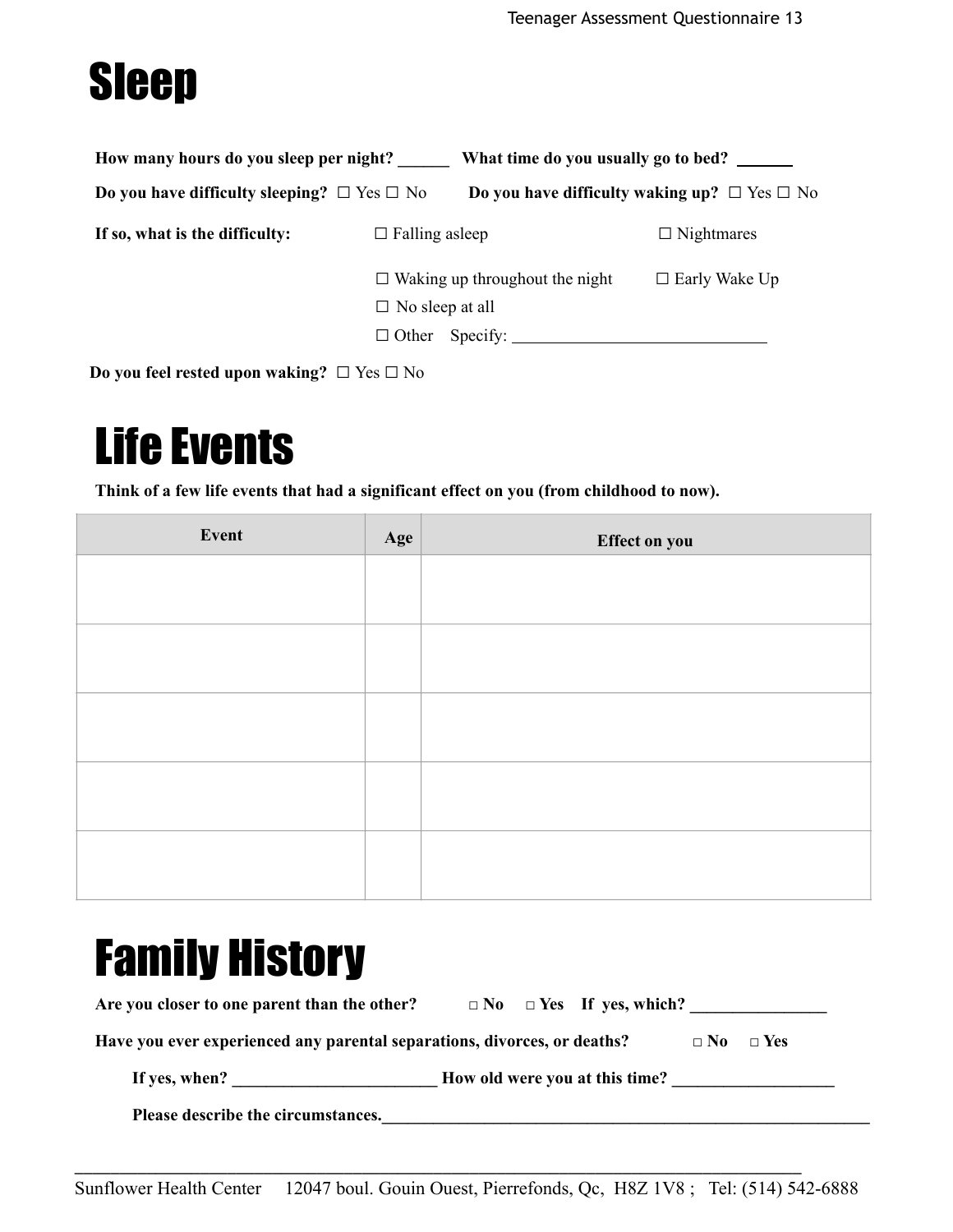|                                                                 | If your parents are separated or divorced, who has custody?                                   |  |  |  |  |                        |  |  |  |                              |                                                                                                     |
|-----------------------------------------------------------------|-----------------------------------------------------------------------------------------------|--|--|--|--|------------------------|--|--|--|------------------------------|-----------------------------------------------------------------------------------------------------|
| How often do you see the other parent? (Check one)              |                                                                                               |  |  |  |  |                        |  |  |  |                              |                                                                                                     |
|                                                                 | $\Box$ Weekly or More Often $\Box$ Once or Twice a Month $\Box$ Few Times a Year $\Box$ Never |  |  |  |  |                        |  |  |  |                              |                                                                                                     |
|                                                                 |                                                                                               |  |  |  |  |                        |  |  |  |                              | Using the scale below, how do you consider your family relationships? (Please circle your response) |
|                                                                 |                                                                                               |  |  |  |  |                        |  |  |  |                              |                                                                                                     |
|                                                                 |                                                                                               |  |  |  |  | 0 1 2 3 4 5 6 7 8 9 10 |  |  |  |                              |                                                                                                     |
|                                                                 | Poor<br>Good                                                                                  |  |  |  |  |                        |  |  |  | <b>Completely Satisfying</b> |                                                                                                     |
| Describe your relationship with your mother. Rate from 0 to 10: |                                                                                               |  |  |  |  |                        |  |  |  |                              |                                                                                                     |
|                                                                 |                                                                                               |  |  |  |  |                        |  |  |  |                              |                                                                                                     |
|                                                                 |                                                                                               |  |  |  |  |                        |  |  |  |                              |                                                                                                     |
|                                                                 |                                                                                               |  |  |  |  |                        |  |  |  |                              |                                                                                                     |
|                                                                 |                                                                                               |  |  |  |  |                        |  |  |  |                              |                                                                                                     |

**Describe your relationship with your father. Rate from 0 to 10: \_\_\_\_\_**

#### **Describe your relationship with your siblings (if applicable).**

| Name | Age | Rate 1 to 10 | Quality |
|------|-----|--------------|---------|
|      |     |              |         |
|      |     |              |         |
|      |     |              |         |

**Do you have your own room? □ Yes □ No How do you find the rules at home? □ Very strict □ Sometimes strict □ Not strict Relationships Do you have a romantic partner?**  $\Box$  Yes  $\Box$  No Name:

\_\_\_\_\_\_\_\_\_\_\_\_\_\_\_\_\_\_\_\_\_\_\_\_\_\_\_\_\_\_\_\_\_\_\_\_\_\_\_\_\_\_\_\_\_\_\_\_\_\_\_\_\_\_\_\_\_\_\_\_\_\_\_\_\_\_\_\_\_\_\_\_\_\_\_\_\_\_\_\_\_

Sunflower Health Center 12047 boul. Gouin Ouest, Pierrefonds, Qc, H8Z 1V8 ; Tel: (514) 542-6888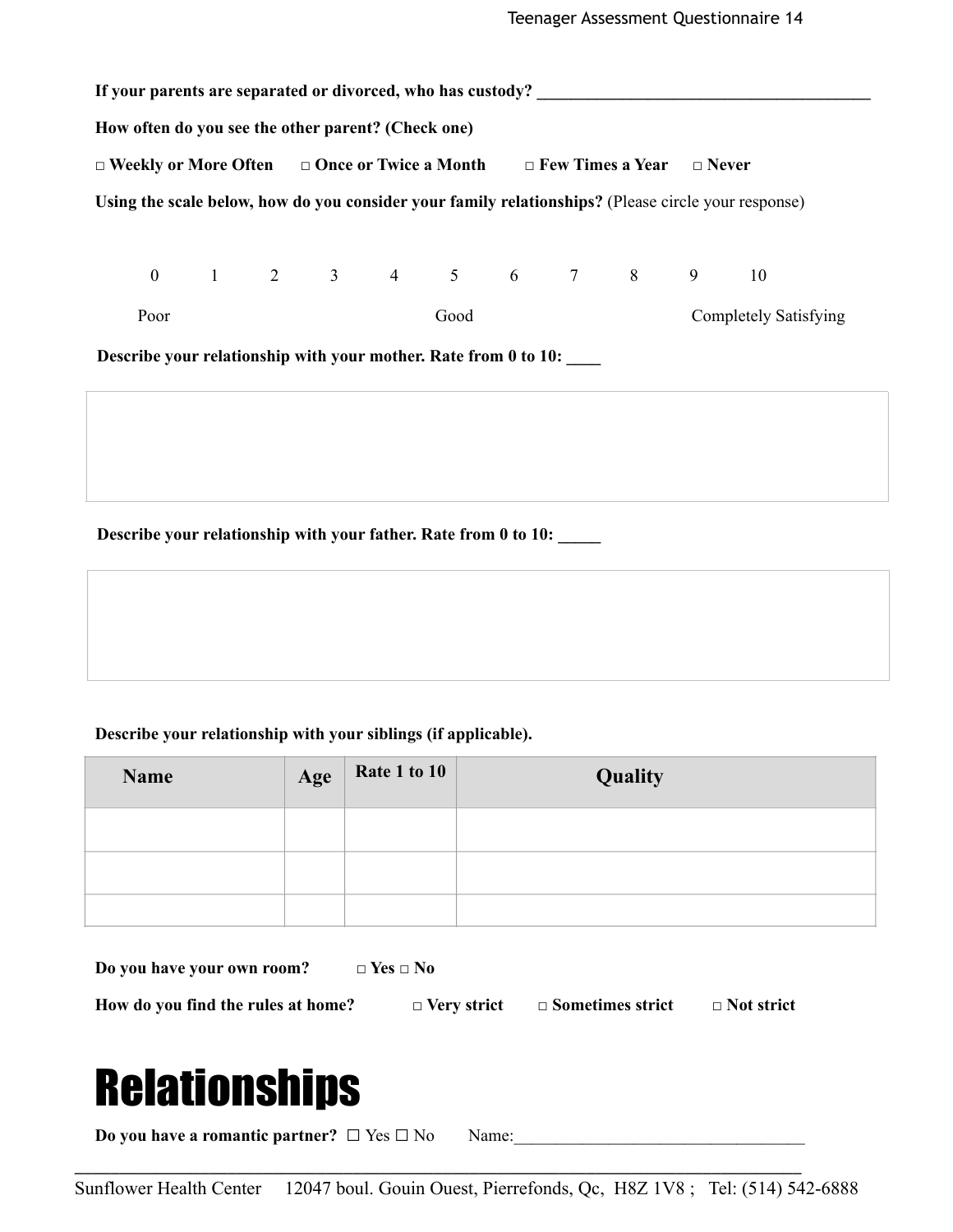**How long have you been together?** \_\_\_\_\_\_\_\_\_\_\_\_\_\_

**Number of sexual partners (now) :** \_\_\_\_ **Number of sexual partners (lifetime) :** \_\_\_\_

**Do you use a form of contraception? □** Yes **□** No If yes, which one? \_\_\_\_\_\_\_\_\_\_\_\_\_\_\_\_\_\_\_\_\_\_\_\_\_

**How often do you use protection? □** Always **□** Sometimes **□** Never

| With your partner           | <b>Yes</b> | No     | <b>Comments</b> |
|-----------------------------|------------|--------|-----------------|
| Are you intimate?           | П          | $\Box$ |                 |
| Are you sexually active?    | □          | $\Box$ |                 |
| Do you communicate<br>well? | П          | $\Box$ |                 |

 **Describe your relationship with your romantic partner. Rate from 1 to 10: \_\_\_\_**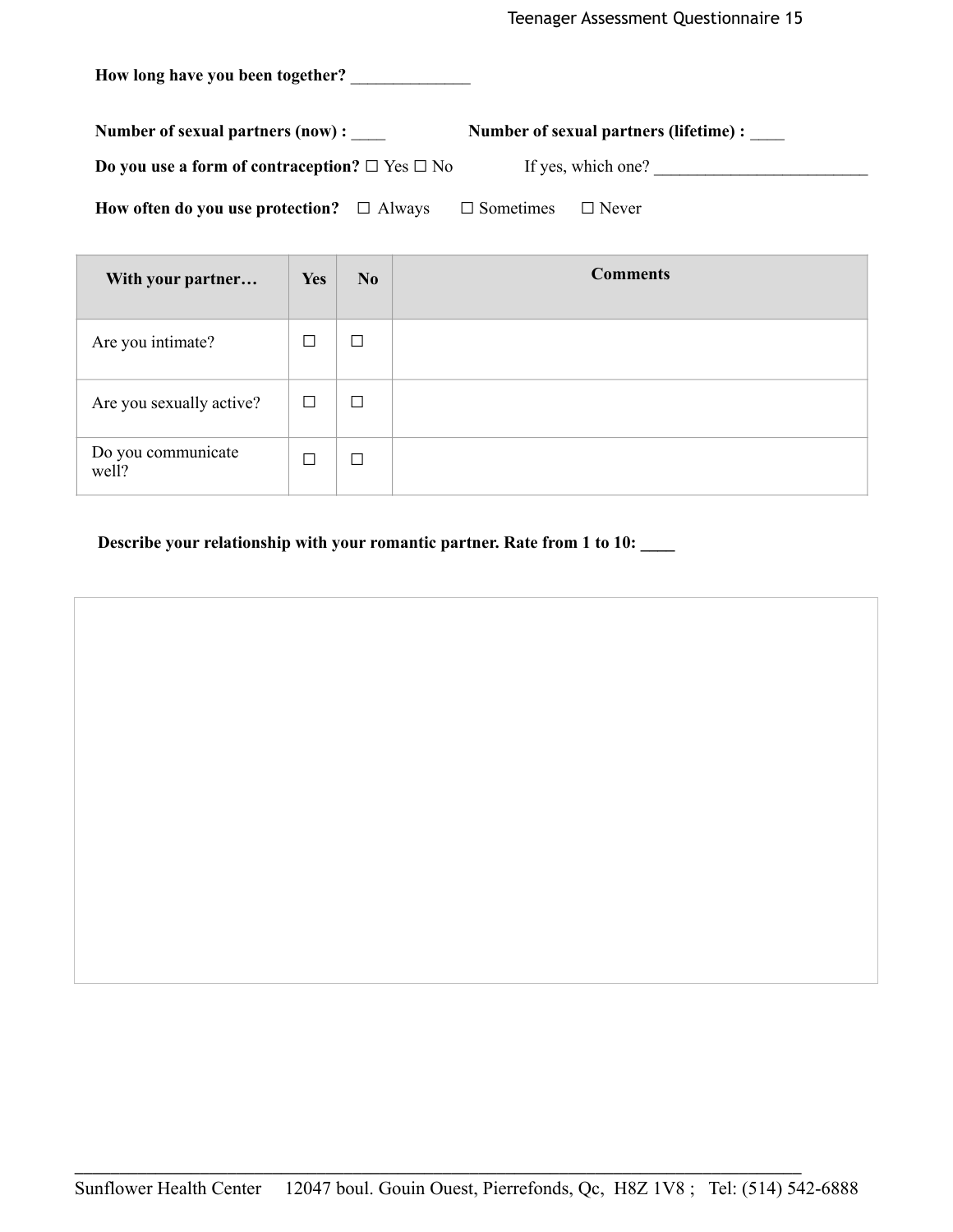### **Social**

#### **Do you consider yourself to have close friends? □** Yes **□** No How many?

#### **List some social activities you engage in.**

| <b>Social Activity</b> | Frequency | <b>Comments</b> |
|------------------------|-----------|-----------------|
|                        |           |                 |
|                        |           |                 |
|                        |           |                 |
|                        |           |                 |

**What social activity do you enjoy the most?** 

### Hobbies/Interests/Activities

**List some of your hobbies, interests and activities (e.g., sports, reading, painting, swimming).**

| Hobby/Interest/Activity  | Frequency            | Why do you enjoy this activity? |
|--------------------------|----------------------|---------------------------------|
|                          |                      |                                 |
|                          |                      |                                 |
|                          |                      |                                 |
|                          |                      |                                 |
| Do you play video games? | $\Box$ Yes $\Box$ No |                                 |

|  |  | Do you play video games? |  | $\Box$ Yes $\Box$ No |  |
|--|--|--------------------------|--|----------------------|--|
|  |  |                          |  |                      |  |

If so, how often? hours per day

**Watch TV? □** Yes **□** No

If so, how often? hours per day

**Use social media (e.g., Facebook, Instagram, Snapchat)? □** Yes **□** No

If so, how often? \_\_\_\_\_\_\_ hours per day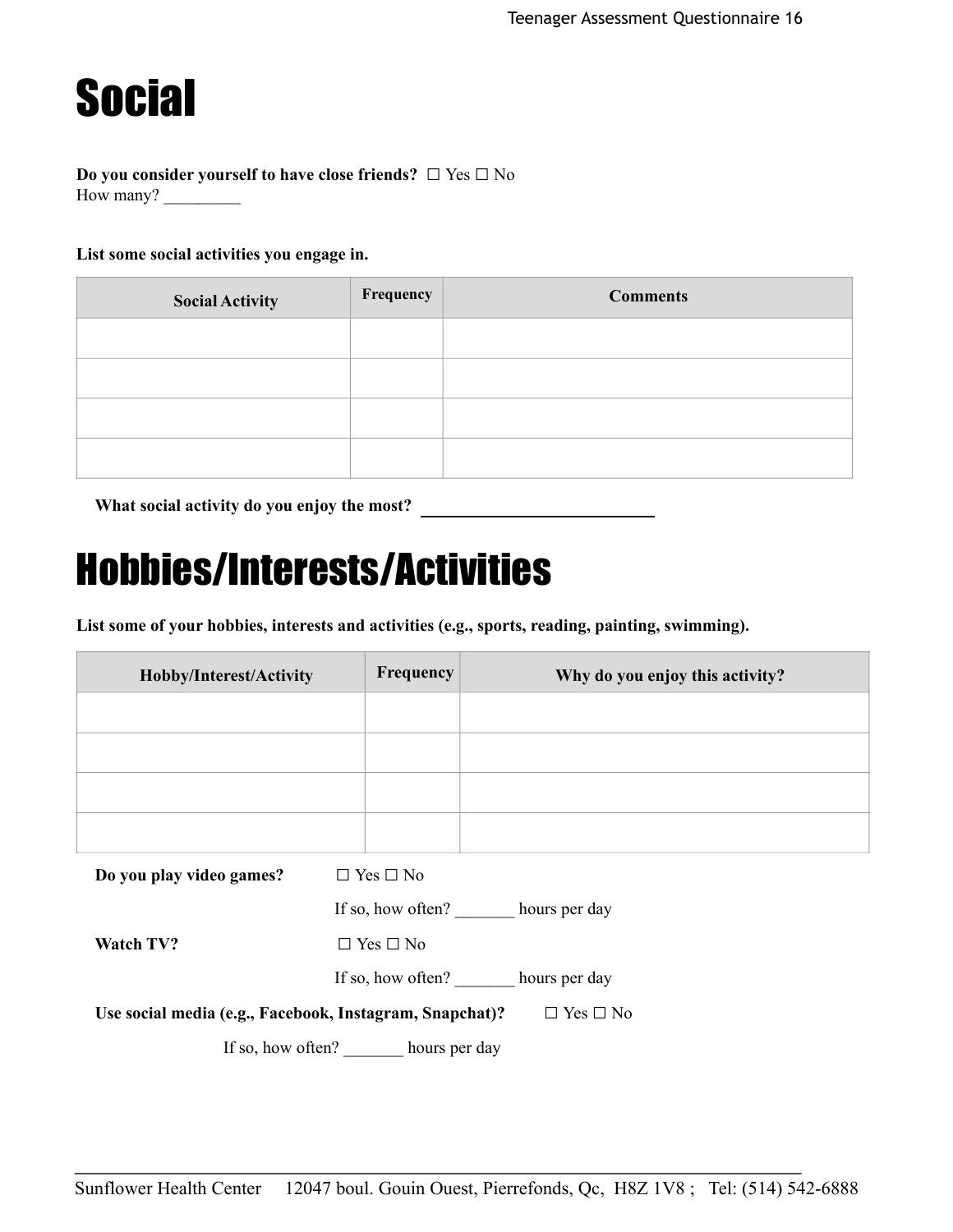### Drugs and Alcohol Use

| Do you smoke? | $\Box$ Yes $\Box$ No                                                                       |
|---------------|--------------------------------------------------------------------------------------------|
|               | If yes, you smoke around cigarettes/day                                                    |
|               | Do any of your friends drink alcohol or smoke cigarettes? $\Box$ Yes $\Box$ No             |
| Do you drink? | $\Box$ Yes $\Box$ No<br>If yes, you drink around drinks/day                                |
|               | Do you use any illicit drugs (e.g., marijuana, cocaine, MDMA, LSD)<br>$\Box$ Yes $\Box$ No |
|               | If yes, which one(s)?                                                                      |
|               | You use drugs around /day                                                                  |
| <b>Other</b>  | /week                                                                                      |

**Is there anything else you feel is important to share right now?**